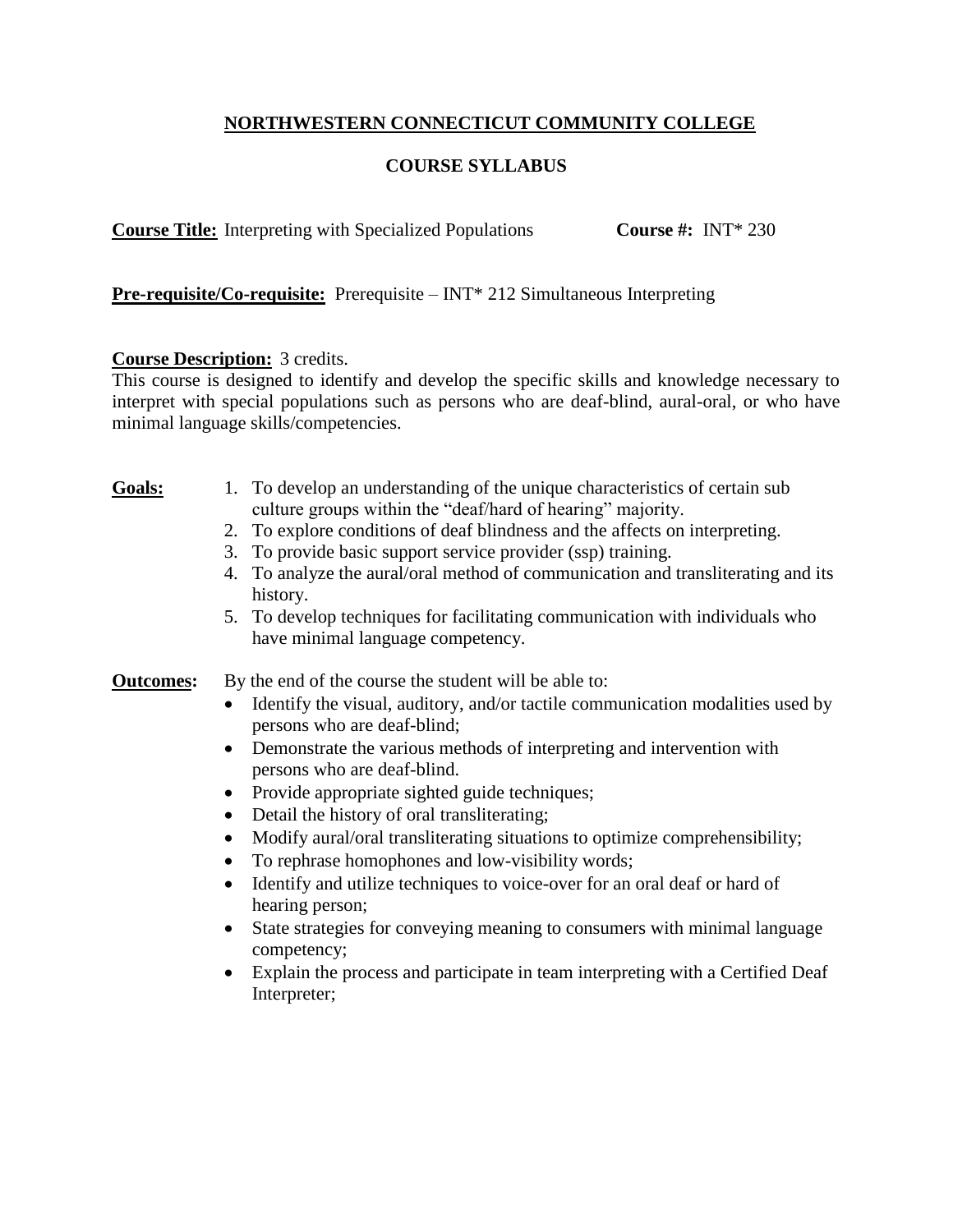### **College Policies**

**Plagiarism:** Plagiarism and Academic Dishonesty are not tolerated at Northwestern Connecticut Community College. Violators of this policy will be subject to sanctions ranging from failure of the assignment (receiving a zero), failing the course, being removed/expelled from the program and/or the College. Please refer to your "Student Handbook" under "Policy on Student Rights," the Section entitled "Student Discipline," or the College catalog for additional information.

**Americans with Disabilities Act (ADA):** The College will make reasonable accommodations for persons with documented learning, physical, or psychiatric disabilities. Students should notify Dr. Christine Woodcock, the Counselor for Students with Disabilities. She is located at Green Woods Hall, in the Center for Student Development. Her phone number is 860-738-6318 and her email is [cwoodcock@nwcc.edu.](mailto:cwoodcock@nwcc.edu)

**School Cancellations:** If snowy or icy driving conditions cause the postponement or cancellation of classes, announcements will be made on local radio and television stations and posted on the College's website at [www.nwcc.edu.](http://www.nwcc.edu/) Students may also call the College directly at **(860) 738-6464** to hear a recorded message concerning any inclement weather closings. Students are urged to exercise their own judgment if road conditions in their localities are hazardous.

**Use of Electronic Devices:** *Some course content as presented in Blackboard Learn is not fully supported on mobile devices at this time. While mobile devices provide convenient access to check in and read information about your courses, they should not be used to perform work such as taking tests, quizzes, completing assignments, or submitting substantive discussion posts.*

### **Sexual Assault and Intimate Partner Violence Resource Team:**

NCCC is committed to creating a community that is safe and supportive of people of all gender and sexual identities. This pertains to the entire campus community, whether on ground or virtual, students, faculty, or staff.

Sexual assault and intimate partner violence is an affront to our national conscience, and one we cannot ignore. It is our hope that no one within our campus community will become a victim of these crimes. However, if it occurs, NCCC has created the SART Team - Sexual Assault and Intimate Partner Violence Resource Team - to meet the victim's needs.

SART is a campus and community based team that is fully trained to provide traumainformed compassionate service and referrals for comprehensive care. The team works in partnership with The Susan B. Anthony Project to extend services 24 hours a day, 7 days a week throughout the year.